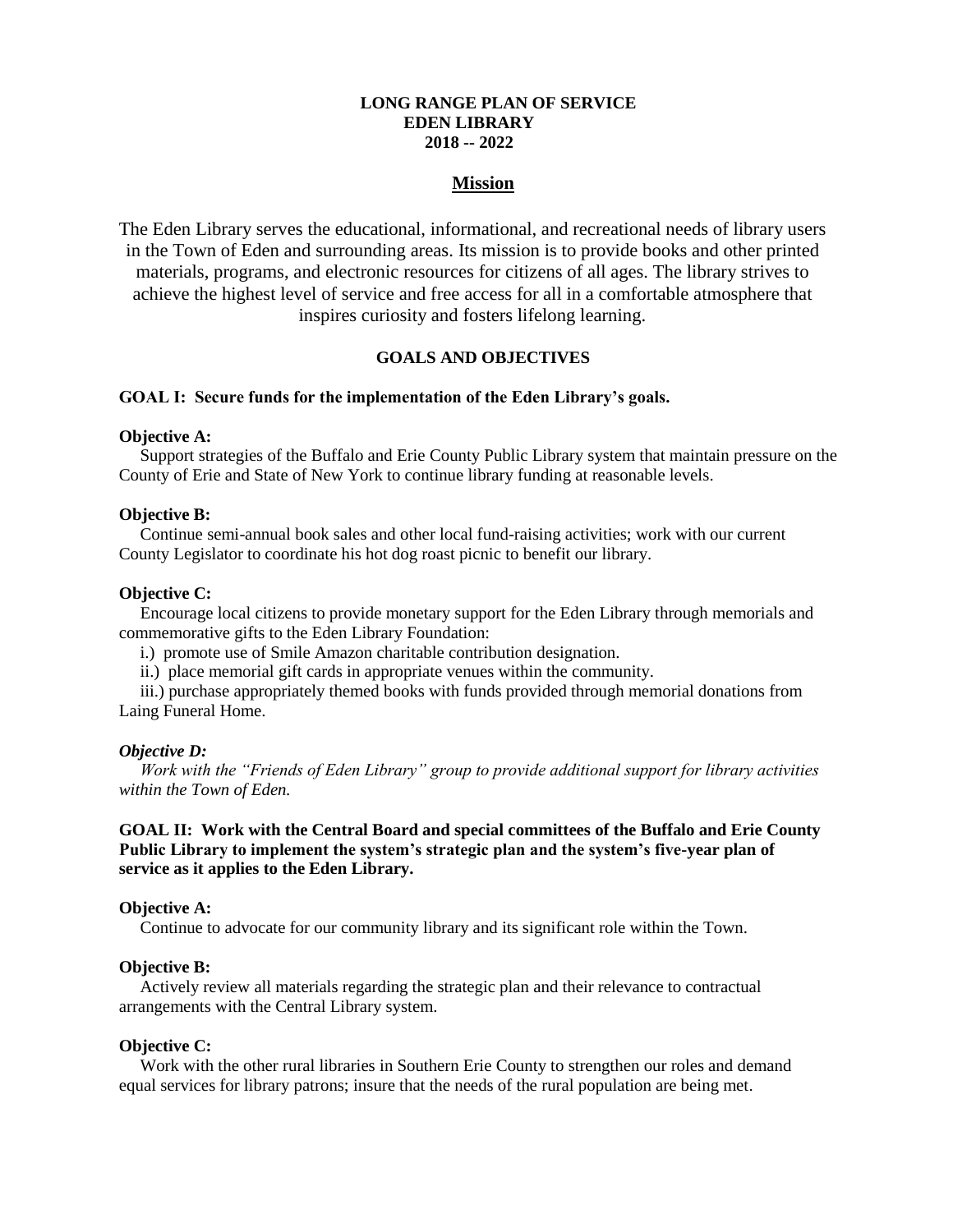# **GOAL III: Provide library materials in a variety of formats which adequately serve the informational, educational, cultural and recreational needs and demands of the Eden community.**

### **Objective A:**

Implement activities and programs that were suggested by patrons through an informal survey. *[Crafts, writers' group, teen book club???]*

### *[Objective B:*

*Maintain and update the book and audio-visual collections to reflect the needs of the community.] How much input do we have???? Mostly comes from Central??*

### **Objective C:**

Working within the BECPL system, implement greater accessibility to computer-based information resources for library patrons.

### **Objective D:**

Partner with the Eden Schools to supplement their resources for all grade levels.

# **GOAL IV: Foster staff development and productivity to continue to offer quality informational services to the Eden community.**

### **Objective A:**

Maintain good communication between staff and library director.

# **Objective B:**

Encourage library director to enact needed programs for various age groups such as book clubs, children's groups, senior citizens, computer classes, and early literacy programs.

## **Objective C:**

Encourage staff to attend seminars or to receive additional training in areas that are of interest to them and would ultimately benefit library patrons.

#### **Objective D:**

Actively identify interested patrons who can help with special projects; utilize student volunteers who are involved in community service projects.

#### **GOAL V: Foster Board development.**

#### **Objective A:**

Encourage board of trustees to actively participate in the Association of Contracting Library Trustees (ACT) and to attend local and/or state workshops for trustees.

### **Objective B:**

Identify individuals in the community who could become candidates for future vacancies on the Board.

#### **Objective C:**

Insure that all board members are current with public service oath of office.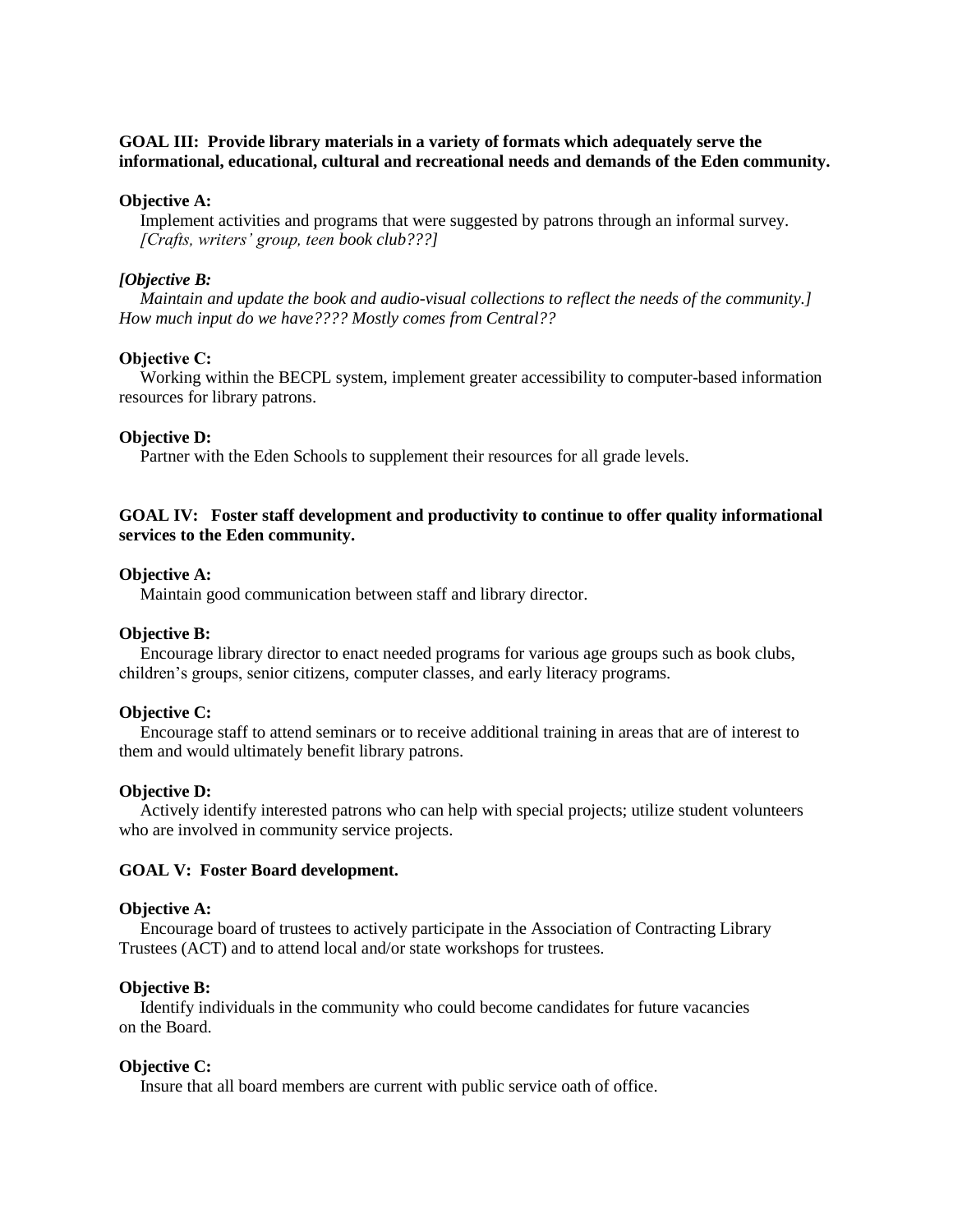## **GOAL VI: Keep abreast of changing technology in the provision of materials, information and patron access.**

### **Objective A:**

Continue to educate patrons in the use of the electronic catalog, databases, self-check out and other electronic information media. Offer frequent computer classes through BECPL to patrons.

#### **Objective B:**

Monitor system changes in Internet policy and adopt any needed revisions to local policy.

### **Objective C:**

As the popularity of E-readers and other electronic devices increases, insure that local staff can help patrons access BECPL materials. If necessary, insure that staff members attend training sessions on these devices and their use so that they can assist local readers. *(Overdrive training?)*

### **GOAL VII: Upgrade and maintain Eden Library facilities and equipment.**

#### **Objective A:**

Maintain annual schedule of checks on heating, air conditioning, electrical systems and overall building conditions.

#### **Objective B:**

Review insurance coverage with the town annually.

### **Objective C:**

Keep the Town Board informed of Library budget process and reductions in funding that may have an impact on the ability to maintain the building in an appropriate manner.

#### **Objective D:**

Maintain contact with the Town Board and keep them apprised of any scheduled long-range maintenance for the library building.

#### **Objective E:**

Replace shrubs and trees that are lost to weather damage and predators. Explore the option of using inmates from Collins Correctional Facility, Eden Central or other groups to help with maintenance of the existing beds and landscaping.

#### **Objective F:**

Work with town administrators to establish a schedule of maintenance and any needed repairs for the parking lot. Re-stripe parking spaces designated for use by handicapped.

#### **Objective G:**

Consider renovating the basement for additional meeting space.

### **GOAL VIII: Promote public awareness of the Eden Library's services and programs.**

### **Objective A:**

Submit frequent articles and photos about activities at the Eden Library to The Sun.

### **Objective B:**

Advertise special programs in the Eden Pennysaver and utilize electronic billboards at the Main Street School and American Legion when appropriate.